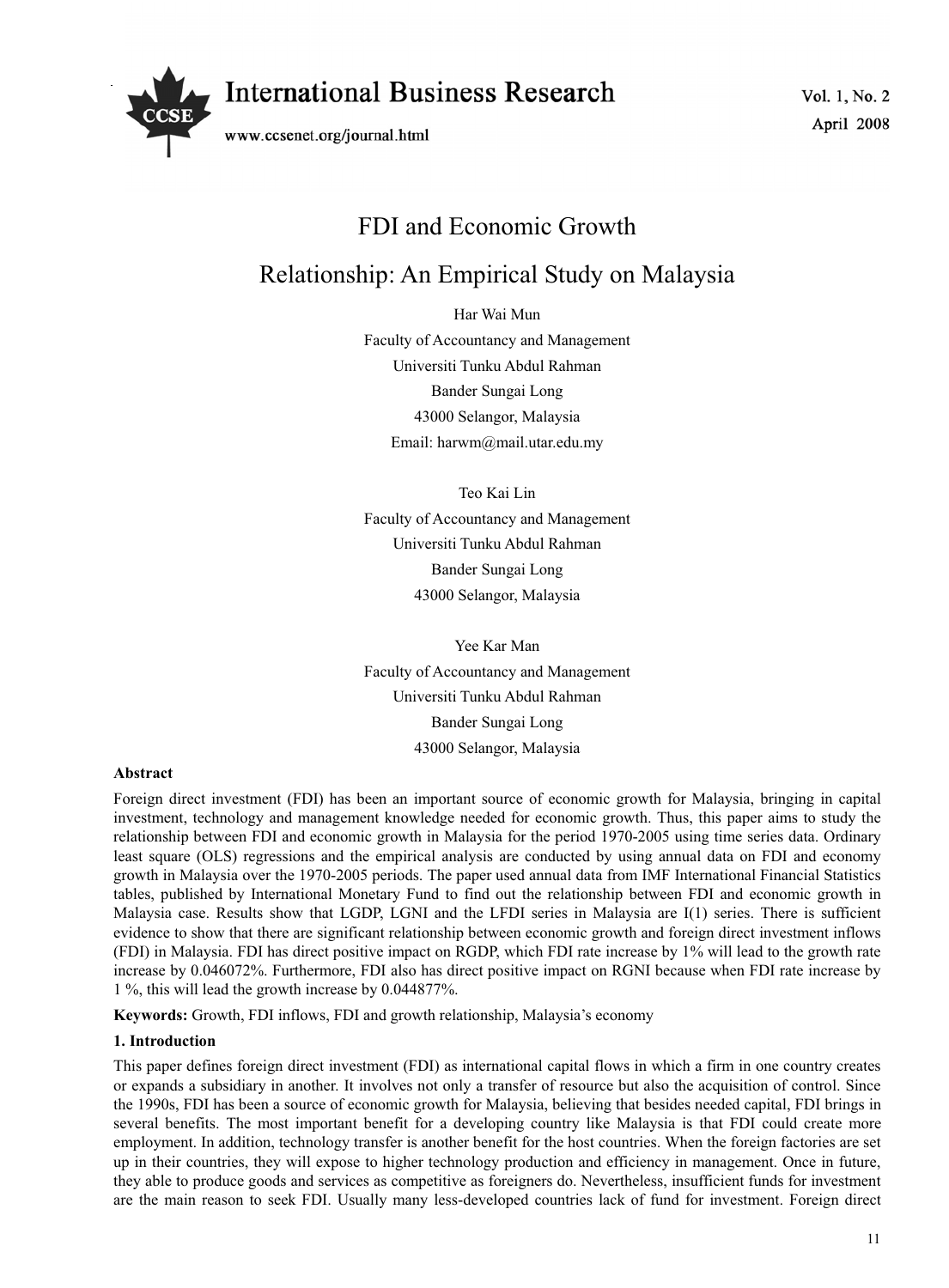investment can help them to develop their country and improve their standard of living by creating more employment. According to Mohd Nazari Ismail (2001), he finds that foreign direct investment play a significant role in the Malaysian economy especially in the electronic industry. In addition to creating more jobs and generating export,the foreign multinationals have also contributed to the development of the technical capabilities of the locals. This is through the process of technology transfer.

# **2. Trends and Patterns of FDI Flow in Malaysia**

Figure 1 presents the trend of FDI inflow to Malaysia, during 1970 to 2004. For the past two decade, Malaysia was receiving a lot FDI. FDI stock in Malaysia starts to grow up slowly by 1970s. FDI inflows had increased almost twenty-fold during 1970s to 1990s, from \$94 million dollar in 1970s to \$2.6 billion dollar by 1990s, although there was some fluctuation between the years. Even though the FDI was increased over the year, however, since the early of 1990s, there have been several periods of slowdown. In 1993, FDI drop drastically dropped drastically due to a slowdown in investments from two main sources of investments for Malaysia - Japan and Taiwan. One of the main reasons for this slowdown is the rise in wage rates in Malaysia relative to other Asian countries (such as China, Vietnam and Indonesia). The total FDI flows in Malaysia was peaked at 1996, when it achieve \$7.3 billion dollar. The financial crisis of 1997 that affected most of the Southeast Asia also serves to reduce FDI into Malaysia. Since the early of 2000s, the FDI flows in Malaysia tend to inconsistent and fluctuate randomly, however it also achieve an average inflows of US\$3billion per year.



Figure 1. FDI Inflows to Malaysia, (in million dollars) 1970-2004

Source: United Nations Conference on Trade and Development (UNCTAD), various issues.

In general, Malaysia is the second fastest growing economy in the South East Asian region with an average Gross National Product (GNP) growth of eight-plus percent per year in the last seven years. Since independence in 1957, Malaysia has moved from an agriculturally based economy to a more diversified and export oriented one. The Malaysian market is fairly openly oriented, with tariffs only averaging approximately fifteen percent and almost non-existent non-tariff barriers and foreign exchange controls. With a stable political environment, increasing per capita income, and the potential for regional integration throughout the Association of South East Asian Nations (ASEAN), Malaysia is an attractive prospect for FDI.

The key success factor of the FDI contributes to the economic growth in Malaysia because of the good environment. If the environment not suitable, it will not encourage foreign investors come to invest. Good favorable conditions make investors face fewer problems because all investors can run their business conveniently in order to make more profit with life safety. Few vital clues for foreign direct investment include political stability, economic stability, lower wages, and easy accessibility to plentiful raw material, special rights, and person safety.

Long term political stability makes foreign investors confident with theirs businesses will succeed and remain profitable. Besides, economic instability like inflation, foreign exchange fluctuation and economic crisis also another important environment factor for investor to consider because can cause the business lose without knowing in advance.

Furthermore, foreign investors try to search the country with lower wages to reduce average cost of production and hence strongly persuade foreigners to invest in that country. A country with plenty of raw materials necessary for the production attracts investors more than a country without it and personal safety also vital to foreign investors because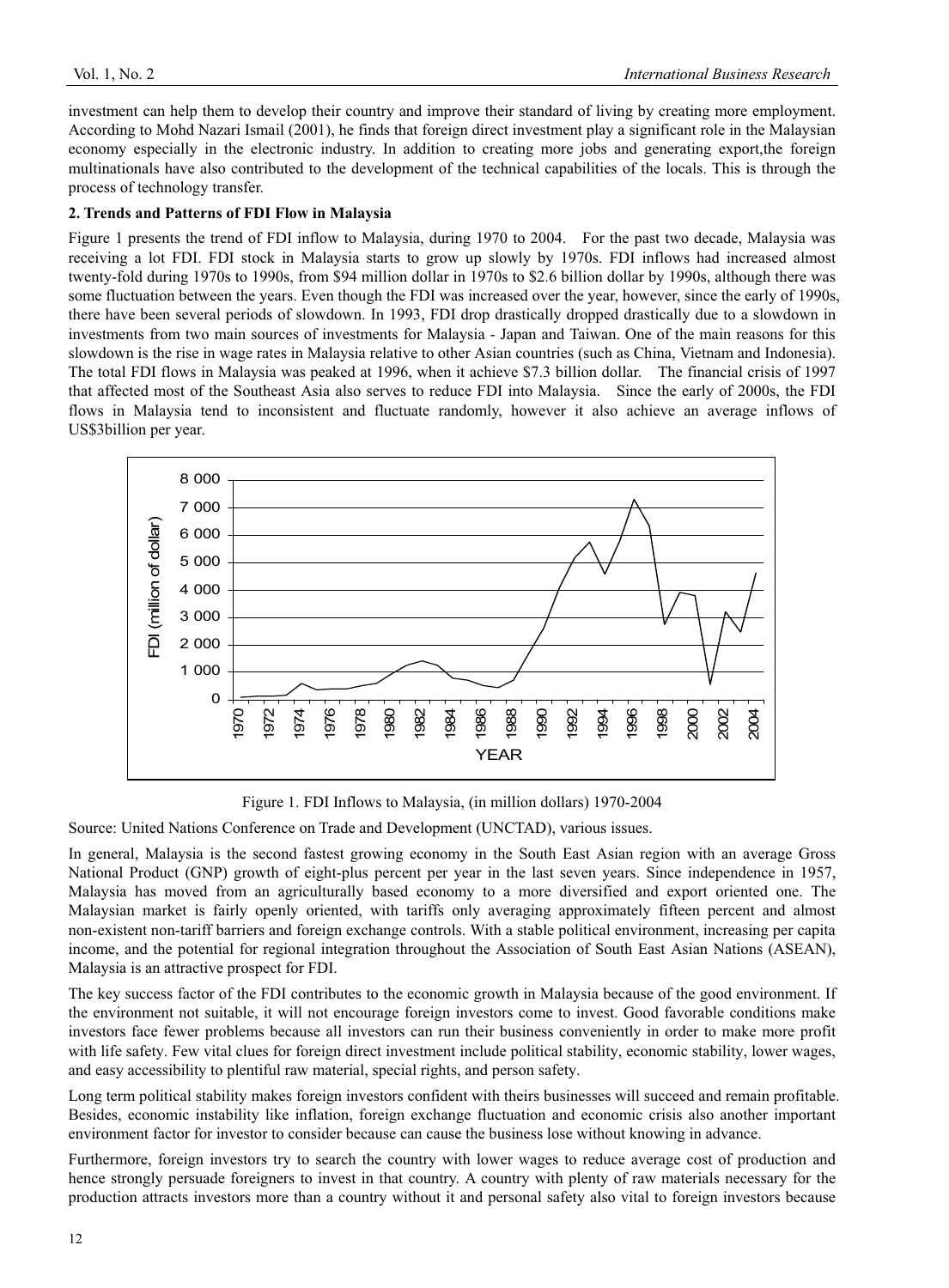life is more valuable than money, nobody like to take risk as being killed or kidnapped in foreign country.

# **3. Objective of Study**

The main objective in this paper, therefore aims to study the relationship between FDI and economic growth in Malaysia for the period 1970-2005 using time series data. The rest of the paper is structured as follow: Section 2, there will have review on the empirical literature done on FDI and economic growth. Section 3 will be the data and methodology. Section 4 will be the result and interpretation and finally is Section 5 will be the findings from this study.

# **4. Literature Review**

Foreign direct investment (FDI) has played a leading role in many of the economies of the region. There is a widespread belief among policymakers that foreign direct investment (FDI) enhances the productivity of host countries and promotes development. There are several studies done on FDI and economic growth. Some of the studies testing the relationship between FDI and economic growth while some are find out the causality between two variables. Their findings are varies from different method use on their research such as some of the researchers found that FDI has a positive effect on economic growth. For example is Balasubramanyam et al (1996) analyses how FDI affects economic growth in developing economies. Using cross-section data and OLS regressions he finds that FDI has a positive effect on economic growth in host countries using an export promoting strategy but not in countries using an import substitution strategy.

Olofsdotter (1998) provides a similar analysis. Using cross sectional data she finds that an increase in the stock of FDI is positively related to growth and that the effect is stronger for host countries with a higher level of institutional capability as measured by the degree of property rights protection and bureaucratic efficiency in the host country. Besides that, Borensztein et.al (1998) examine the effect of foreign direct investment(FDI) on economic growth in a cross country regression framework, utilizing data on FDI flows from industrial countries to 69 developing countries over the last two decades. Their outcome of this study is that FDI is an important vehicle for the transfer of technology, contributing relatively more to growth than domestic investment. However, the higher productivity of FDI holds only when the host country has a minimum threshold stock of human capital. Thus, FDI contributes to economic growth only when a sufficient absorptive capability of the advanced technologies is available in the host economy. Another study based on developing economies is Borensztein et al (1998) that examines the role of FDI in the process of technology diffusion and economic growth. The paper concludes that FDI has a positive effect on economic growth but that the magnitude of the effect depends on the amount of human capital available in the host country. In contrast to the preceding studies, De Mello (1999) only finds weak indications of a positive relationship between FDI and economic growth despite using both time series and panel data fixed effects estimations for a sample of 32 developed and developing countries.

On the other hand, Zhang (2001) and Choe (2003) analyses the causality between FDI and economic growth. Zhang uses data for 11 developing countries in East Asia and Latin America. Using cointegration and Granger causality tests, Zhang (2001) finds that in five cases economic growth is enhanced by FDI but that host country conditions such as trade regime and macroeconomic stability are important. According to the findings of Choe (2003), causality between economic growth and FDI runs in either direction but with a tendency towards growth causing FDI; there is little evidence that FDI causes host country growth. Rapid economic growth could result in an increase in FDI inflows.

There is further study done by Chowdhury and Mavrotas (2003) which examine the causal relationship between FDI and economic growth by using an innovative econometric methodology to study the direction of causality between the two variables. The study involves time series data covering the period from 1969 to 2000 for three developing countries, namely Chile, Malaysia and Thailand, all of them major recipients of FDI with different history of macroeconomic episodes, policy regimes and growth patterns. Their empirical findings clearly suggest that it is GDP that causes FDI in the case of Chile and not vice versa while for both Malaysia and Thailand, there is a strong evidence of a bi-directional causality between the two variables. The robustness of the above findings is confirmed by the use of a bootstrap test employed to test the validity of the result. In addition, Frimpong and Abayie (2006) examine the causal link between FDI and GDP growth for Ghana for the pre and post structural adjustment program (SAP) periods and the direction of the causality between two variables.

Annual time series data covering the period from 1970 to 2005 was used. The study finds no causality between FDI and growth for the total sample period and the pre-SAP period. FDI however caused GDP growth during the post –SAP period.

Finally, Bengoa and Sanchez-Robles (2003) investigate the relationship between FDI, economic freedom and economic growth using panel data for Latin America. Comparing fixed and random effects estimations they conclude that FDI has a significant positive effect on host country economic growth but similar to Borensztein et al (1998) the magnitude depends on host country conditions. Carkovic and Levine (2002) use a panel dataset covering 72 developed and developing countries in order to analyse the relationship between FDI inflows and economic growth. The study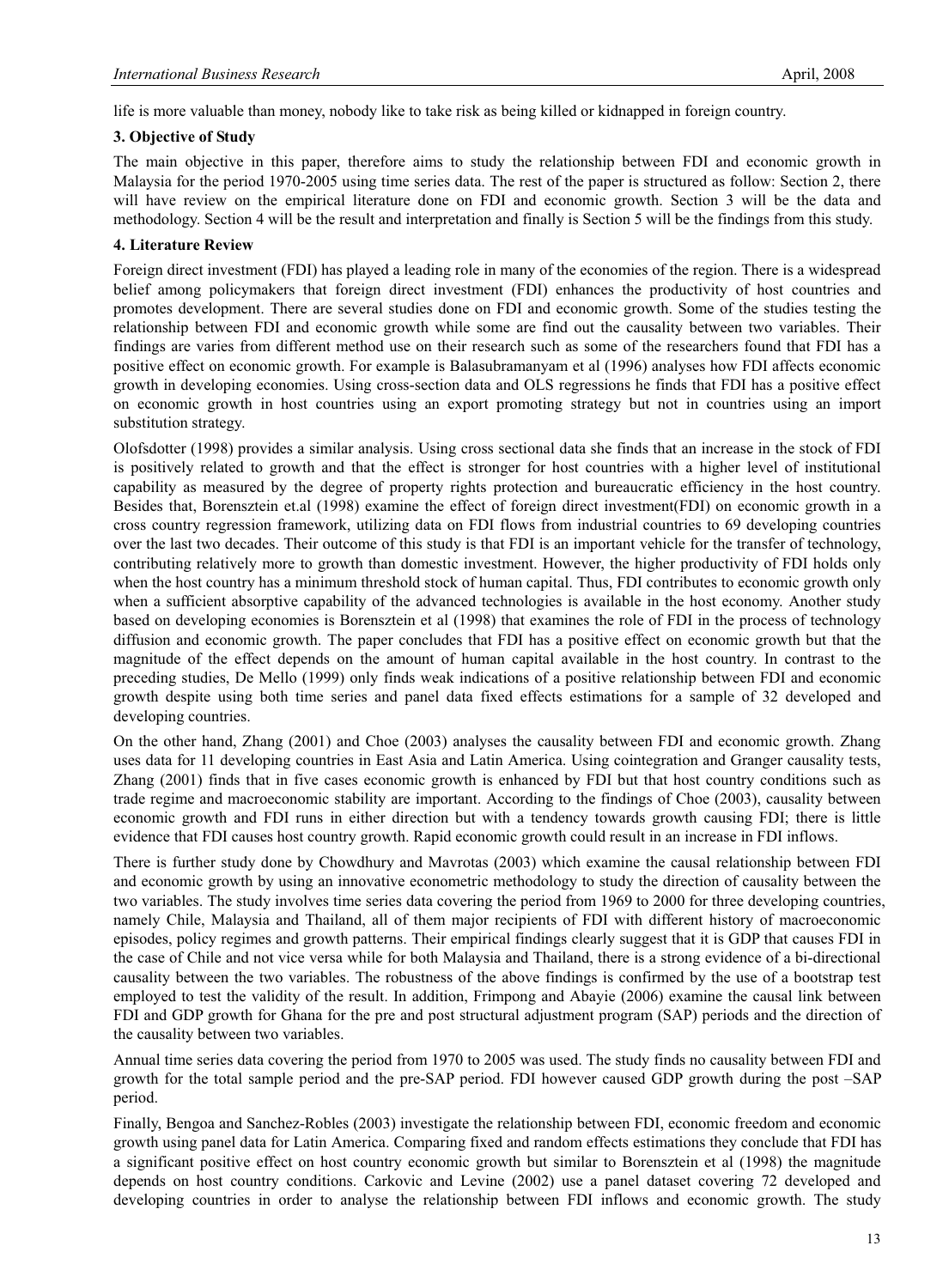performs both a cross-sectional OLS analysis as well as a dynamic panel data analysis using GMM. The paper concludes that there is no robust link running from inward FDI to host country economic growth.

#### **5. Data and Methodology**

This section describes the econometrics methods that we use to access the relationship between FDI and economic growth. We use simple ordinary least square (OLS) regressions and the empirical analysis is conducted by using annual data on FDI and economy growth in Malaysia over the 1970-2005 periods. We use annual data from IMF International Financial Statistics tables, published by International Monetary Fund to find out the relationship between FDI and economic growth in Malaysia case.

*5.1 OLS framework* 

$$
Growth_i = \alpha + \beta FDI_i + \varepsilon_i \tag{i}
$$

Where the dependent variable, Growth, equals to real GDP growth or real GNP growth, and FDI is gross private capital inflows to a country. We use both GDP and GNP for dependent variables in order to test the robustness of the findings. From the equation above, the positive sign of coefficient for FDI represent that there is positive relationship between FDI and economy growth. If there is an increase in FDI inflow, there will led and enhance the economic growth in Malaysia. In contrast, if the FDI is negative correlation to economic growth, it will not help in GDP growth in a country. The hypothesis is stated as below

Hypothesis 1:

 $H_0$ :  $\beta = 0$ 

 $H_1: \beta \neq 0$ 

The null hypothesis  $\beta = 0$  (there are no relationship between foreign direct investment (FDI) and real gross domestic production (RGDP) ) or real Gross National Income(RGNI) against its alternative  $\beta \neq 0$ , if less than lower bound critical value (0.05), then we do not reject the null hypothesis. Conversely, if the t-statistic value greater than 5 percent critical value, then we reject the null hypothesis and conclude that there are significant relationship between independent variable and dependent variable.

### *5.2 Diagnostic Testing*

On the other hand, we also apply the diagnostic testing to test the series whether the series are free from autocorrelation, heteroscedasticity and normality problem.

Hypothesis 2:

 $H<sub>0</sub>$ : There are autocorrelation between members of series of observations ordered in time.

H1: There are not autocorrelation between members of series of observations ordered in time.

Hypothesis 3:

 $H_0$ : There are constant variances for the residual term.

 $H_1$ : There are no constant variance for the residual term.

The null hypothesis from hypothesis two and three are do not existing autocorrelation and heteroscedasticity against its alternative do existing autoregression and heteroscedasticity. If the computed p-value is greater than 0.05 significant levels, then we do not reject the null hypothesis and conclude that there does not existing autocorrelation and heteroscedasticity. Conversely, if the computed p-value is less than 0.05 significant levels, the we reject the null hypothesis and conclude that there are existing autocorrelation and heteroscedasticity problem.

#### *5.3 Unit Root Test*

The first step of constructing a time series data is to determine the non-stationary property of each variables, we must test each of the series in the levels (log or real GDP or GNP and log of FDI) and in the first difference (growth and FDI rate).

First, the ADF test with and without a time trend. The latter allows for higher autocorrelation in residuals. That is, consider an equation of the form:

$$
\Delta X_t = \beta_1 + \pi_1 X_{t-1} + \sum_{i=1}^n \rho_1 \Delta X_{t-i} + e_{1t}
$$
 (ii)

However, as pointed out earlier, the ADF tests are unable to discriminate well between non-stationary and stationary series with a high degree of autoregression.

In consequences, the Phillips –Perron (PP) test (Phillips and Perron, 1988) is applied. The PP test has an advantage over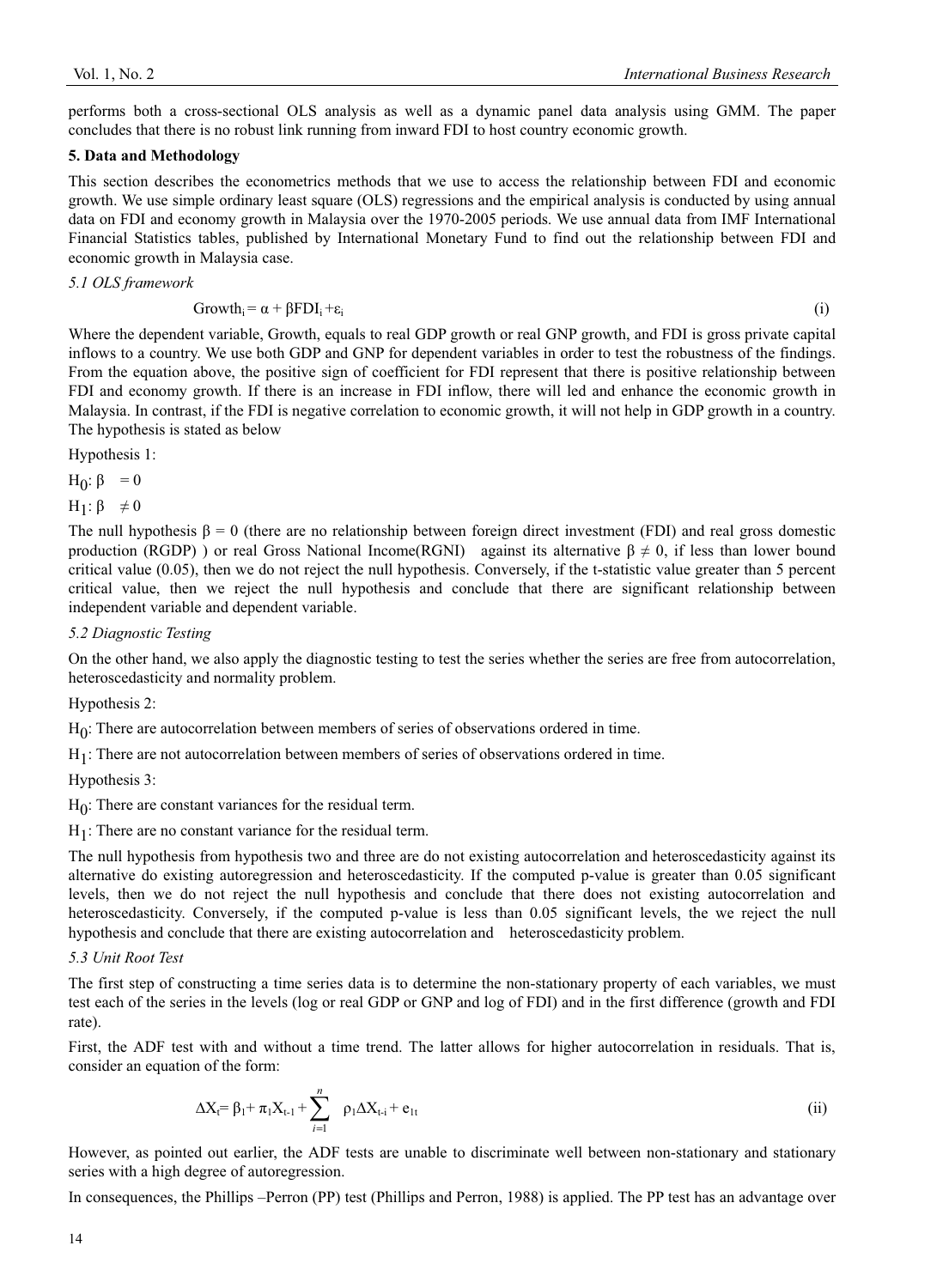the ADF test as it gives robust estimates when the series has serial correlation and time-dependent heteroscedasticity. For the PP test, estimate the equation as below:

$$
\Delta X_t = \alpha + \pi_{2Xt-1} + \varphi \left( t - \frac{T}{2} \right) + \sum_{i=1}^m \varphi_i \Delta X_{t-i} + e_{2t}
$$
 (iii)

In both equations (ii) and (iii),  $\Delta$  is the first difference operator and  $e_{1t}$  and  $e_{2t}$  are covariance stationary random error terms. The lag length n is determined by Akaike's Information Criteria (AIC) (Akaike,1973 )to ensure serially uncorrelated residuals (for PP test) is decided according to Newley-West's (Newley and West, 1987) suggestions.

#### Hypothesis 4:

 $H<sub>0</sub>$ : Series contains a unit root

#### $H<sub>1</sub>$ : Series is stationary

In ADF and Phillips Perron tests, the null hypothesis of non-stationarity is tested the t-statistic with critical value calculated by MacKinnon (1991). The outcome suggests that reject null hypothesis which can conclude the series is stationary. Both ADF and PP test are applied following Engle and Granger (1987) and Granger (1986) and subsequently supplemented by the PP test following West (1988) and Culver and Papell(1997).

Besides that, Kwiatkowski, Phillips, Schmidt, and Shin (1992) introduce such a test, and do it by choosing a component representation in which the time series under study is written as the sum of a deterministic trend, a random walk, and a stationary error. The null hypothesis of trend stationary corresponds to the hypothesis that the variance of the random walk equals zero. As one could expect, their results are frequently supportive of the trend stationarity hypothesis contrary to those traditional unit root tests.

Hypothesis 5:

 $H<sub>0</sub>$ : Series is stationary

 $H<sub>1</sub>$ : Series contains a unit root

In KPSS test, the null hypothesis of stationarity is tested. The outcome suggests that do not reject hypothesis, which can conclude the series is stationary. Besides, testing for stationarity is so important in time series data is to avoid spurious regression problem and violate of assumption of the Classical Regression Model.

#### **6. Results and interpretation**

Economic growth rates (y) are calculated in logs of real gross domestic product (GDP) or gross national income (GNI). Likewise, FDI equals to FDI inflows as a share of GDP are calculated in the logarithms form respectively for Malaysia. The empirical results are reported in three steps. First we test for the order of integration for both GDP and FDI in Malaysia. In the second step, we difference the data to test the relationship between FDI and economic growth to avoid spurious regression problem. Finally, we conduct the simple Ordinary Least Square (OLS) test to seek the relationship between FDI and economic growth in Malaysia. To stage the unit root test, the order of integration of the variables is initially determined using the Augmented Dickey-Fuller (ADF) tests. The unit root tests are performed sequentially. The result show that LGDP or LGNI and the LFDI series in Malaysia are I(1) series. The null hypothesis of a unit root is not rejected. To check the robustness of the ADF test results, Phillip-Perron test and KPSS test are applied. The results are shown in Table 1 and 2 on the level form and first difference form. Given the results of the ADF and Phillips Perron tests, it is concluded that all variables in this study are integrated of order one except for KPSS test, all variables are not stationary at first difference since the limitation of the data collection, so the results from KPSS test are not consistent with the ADF and Phillip Perron test. These three unit root tests are employed to make any estimated relationship between the growth and FDI inflow for Malaysia would not be spurious.

Table 1. Results for Natural Logarithms of RGDP

| Augmented Dickey-Fuller, Phillips-Perron and KPSS tests                   |                  |           |               |              |           |             |
|---------------------------------------------------------------------------|------------------|-----------|---------------|--------------|-----------|-------------|
| for unit root on the natural logarithms of RGDP, RGNI and FDI of Malaysia |                  |           |               |              |           |             |
| for the period $1970-2005$                                                |                  |           |               |              |           |             |
|                                                                           | with trend       |           | without trend |              |           |             |
| Variable                                                                  | ADF              | PP        | <b>KPSS</b>   | ADF          | <b>PP</b> | <b>KPSS</b> |
| <b>RGDP</b>                                                               | $-3.2278(2)$ *** | $-2.3349$ | 0.0606        | $-0.5427(1)$ | $-0.5390$ | $0.7534*$   |
| <b>RGNI</b>                                                               | $-1.1915(1)$     | $-2.3213$ | $0.0595*$     | $-1.1915(1)$ | $-0.4771$ | $0.7536*$   |
| <b>FDI</b>                                                                | $-1.7764(1)$     | $-2.9309$ | 0.0883        | $-1.7764(1)$ | $-1.6890$ | $0.5656***$ |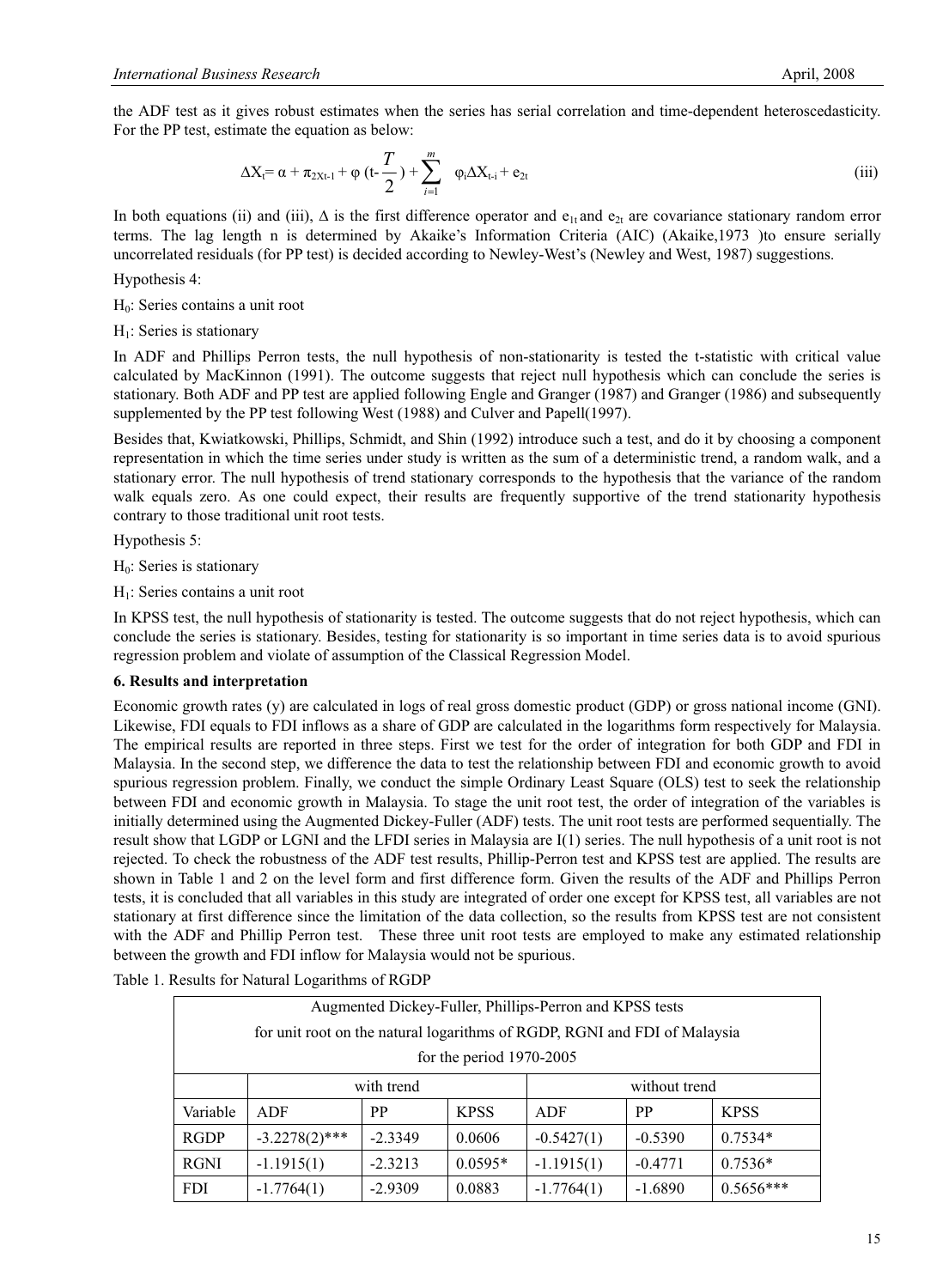### Table 2. Results for natural First Difference of RGDP

| Augmented Dickey-Fuller, Phillips-Perron and KPSS tests                 |                  |            |             |                |            |             |
|-------------------------------------------------------------------------|------------------|------------|-------------|----------------|------------|-------------|
| for unit root on the first difference of RGDP, RGNI and FDI of Malaysia |                  |            |             |                |            |             |
| for the period $1970-2005$ .                                            |                  |            |             |                |            |             |
|                                                                         |                  | with trend |             | without trend  |            |             |
| Variable                                                                | ADF              | PP         | <b>KPSS</b> | ADF            | <b>PP</b>  | <b>KPSS</b> |
| <b>RGDP</b>                                                             | $-5.6050(1)^*$   | $-5.6050*$ | 0.0586      | $-5.5760(1)$ * | $-5.5760*$ | 0.0644      |
| <b>RGNI</b>                                                             | $-5.1337(1)^{*}$ | $-5.1382*$ | 0.0533      | $-5.1337(1)$ * | $-5.1480*$ | $0.0560**$  |
| <b>FDI</b>                                                              | $-7.2547(2)^*$   | $-7.2691*$ | 0.0602      | $-7.3832(2)^*$ | $-7.5855*$ | 0.0606      |

For instance, to test the relationship between FDI inflow and growth, ordinary least square (OLS) method is used to estimate it.

Estimate Model for the Malaysia Growth Function:

I) Estimate Model

Dependent variable:  $\Delta LRGDP$ 

| Variable | Coefficient | t-Statistic |
|----------|-------------|-------------|
| ALFDI    | 0.046072    | 2.468048**  |
|          | 0.063571    | 5.740936*   |

(I) Model Criteria / Goodness of Fit

| R-squared          | $\frac{1}{2}$ 0.173583 |
|--------------------|------------------------|
| Adjusted R-squared | 0.145086               |
| F-statistic        | 6.091259*              |

(II) Diagnostic Checking

| a) Autocorrelation (Breusch-Godfrey Serial Correlation LM Test) |                     |  |
|-----------------------------------------------------------------|---------------------|--|
| F-statistic                                                     | 1.503516 [0.240381] |  |
| $Obs*$ R-squared                                                | 3.106538 [0.211555] |  |
| b) ARCH Test:                                                   |                     |  |
| F-statistic                                                     | 1.755810 [0.195860] |  |
| $Obs^*$ R-squared                                               | 1.770219 [0.183355] |  |
| o) Iorque Pere $0.543344507621041$                              |                     |  |

c) Jarque-Bera 0.543344[0.762104]

Estimate Model for the Malaysia Growth Function

II) Estimate Model

Dependent variable:  $\triangle$ LRGNI

| Variable |       | Coefficient | t-Statistic  |  |
|----------|-------|-------------|--------------|--|
|          | ALFDI | 0.044877    | $2.431024**$ |  |
|          | ◡     | 0.063488    | 5.797811*    |  |

(I) Model Criteria / Goodness of Fit

| R-squared          | 0.169290   |
|--------------------|------------|
| Adjusted R-squared | 0.140644   |
| F-statistic        | 5.909879** |

(II) Diagnostic Checking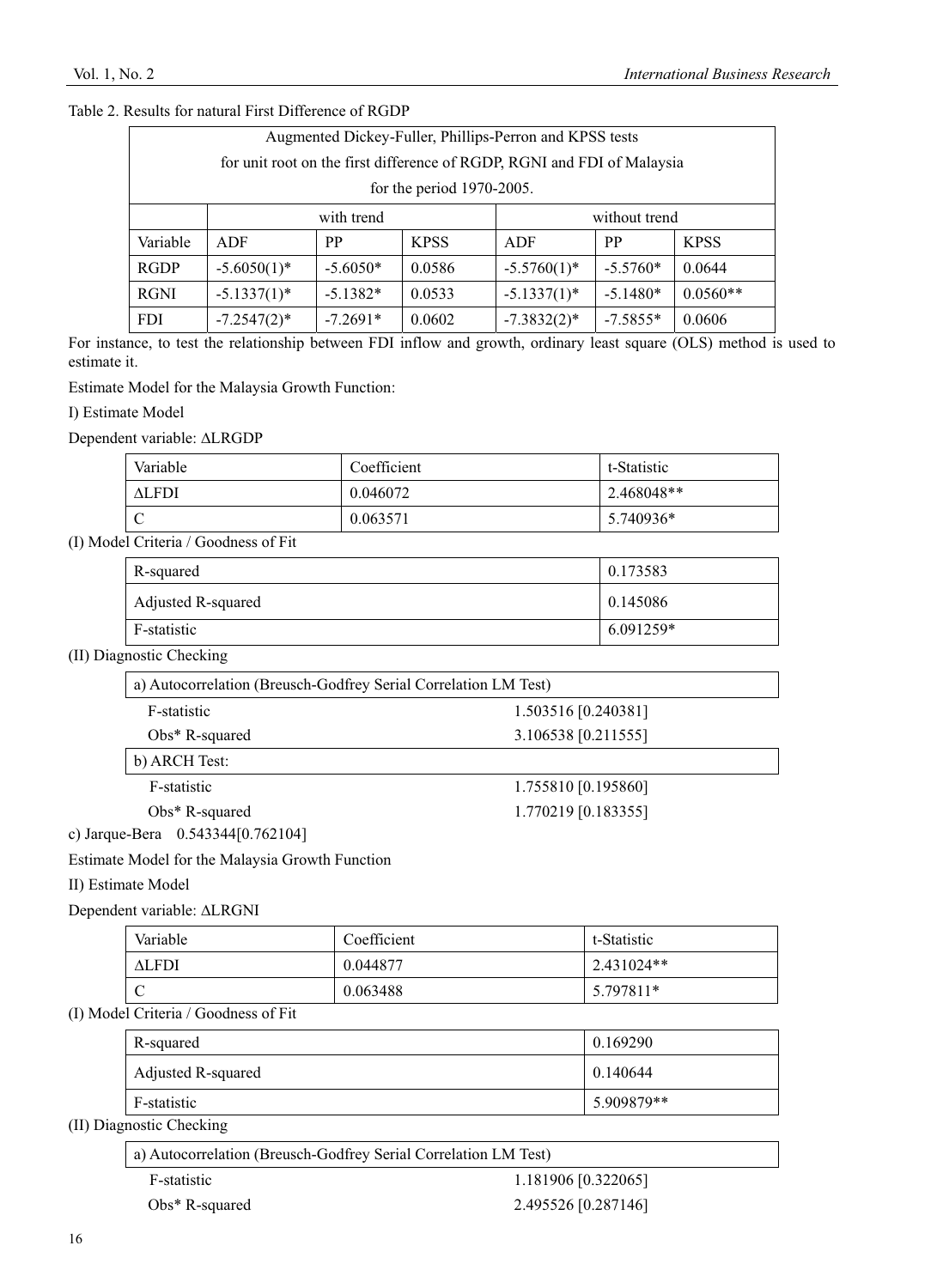b) ARCH Test:

F-statistic 1.641160 [0.210676] Obs\* R-squared 1.661028 [0.197465]

c) Jarque-Bera 0.603123[0.739662]

Note: Lag length given in ( ) and probability value stated in [ ].

\*, \*\* and \*\*\* indicate significant at 0.1, 0.05 and 0.01 marginal level.

For Breusch-Godfrey Serial Correaltion LM Test, we are testing for correlation at the 0.05 significant level.

For ARCH Test, we are testing for heteroscedasticity at the 0.05 significant level.

The result from diagnostic checking show the model does not suffer from autocorrelation and heteroscedasticity and the series is normally distributed. It can conclude that result from both equations are reliable, where their computed t-statistics are greater than t-critical value in 5 percent level, therefore, we can conclude that there is sufficient evidence to show that there are significant relationship between economic growth and foreign direct investment inflows (FDI) in Malaysia. Since the sign is positive, so there is positive relationship between these two variables in Malaysia. FDI has direct positive impact on RGDP because when FDI rate increase by 1 %, this will lead the growth rate increase by 0.046072%. Furthermore, FDI has direct positive impact on RGNI because when FDI rate increase by 1 %, this will lead the growth increase by 0.044877%. Therefore, the results obtained are consistent with our expected results, which mentioned in the previous section, where FDI inflows will contribute to the economic growth in Malaysia.

### **7. Conclusion**

As a conclusion, foreign direct investment has continued to play a significant role in the Malaysia's economy. Through the empirical result, the analysis shows that there is a positive relationship between the FDI and economic growth, which the relationship is found to be significant. The robustness of the result has been test using GNI as dependent variable. These findings have important policy implication where the government has to concern the importance of the FDI contributed to economic growth. Economy development of a country can be achieve by encourage more foreign direct investment, which it can help to create more employment in the country. In addition, advance technology in production will trained more skilled labor; therefore it will enhance the productivity and fulfil the satisfaction and demand from the consumers. But, there is negative effect on domestic producer, because they losing the market power, since the foreign investor become monopoly in the market. This indirectly will make the domestic producer facing the difficulties to survive in the market in the long term as foreign companies can achieve economy of scale with advance technology.

Therefore, government should impose the relevant policies likes joint venture in order to give opportunities to the domestic producer become one of the part and enjoy the profit together with foreign direct investors. This will benefit to local partner as they are expose to higher technology. Besides, government plays an important role in maintaining political stability. Because if a new government come in with highly different policies, foreign direct investors need to adjust their strategies in accordance with those new policies. In some cases, bribery may start and causing higher costs to investors. This will decelerate the growth in a country. Furthermore, economic instability likes higher inflation and fluctuation in exchange rate in a country also one of the important factor to discourage foreign direct investments.

#### **Reference**

Akaike, H. 1973. Information theory and the extension of the maximum likelihood principle, in B. N. Petrov and F. Csaki, eds. *Proceedings of the Second International Symposium on Information Theory, Budapest*, 267-281.

Balasubramanyam, V. N. & Salisu, M. & Dapsoford, D. 1996. Foreign direct investment and growth in EP and IS countries. *Economic Journal*, 106,. 92-105.

Bengoa, M. & Sanchez-Robles, B. 2003. Foreign direct investment, economic freedom and growth: new evidence from Latin America. *European Journal of Political Economy*, 19, 529-545.

Borensztein, E. & De Gregorio, J. & J.W. Lee. 1998. How does foreign investment affect growth?. *Journal of International Economics*, 45*.*

Carkovic, M. & Levine, R. 2002. Does foreign direct investment accelerate economic growth?. Working paper of University of Minnesota. Source: http://www.worldbank.org/research/conferences/financial\_globalization/fdi.pdf. Access date: 8 August 2007.

Choe, J.I. 2003. Do foreign direct investment and gross domestic investment promote economic growth? *Review of Development Economics*, 7(1), 44-57

Chowdhury, A & Mavrotas. 2003. FDI and growth: What cause what?. *WIDER conference on 'Sharing Global Prosperity'*.